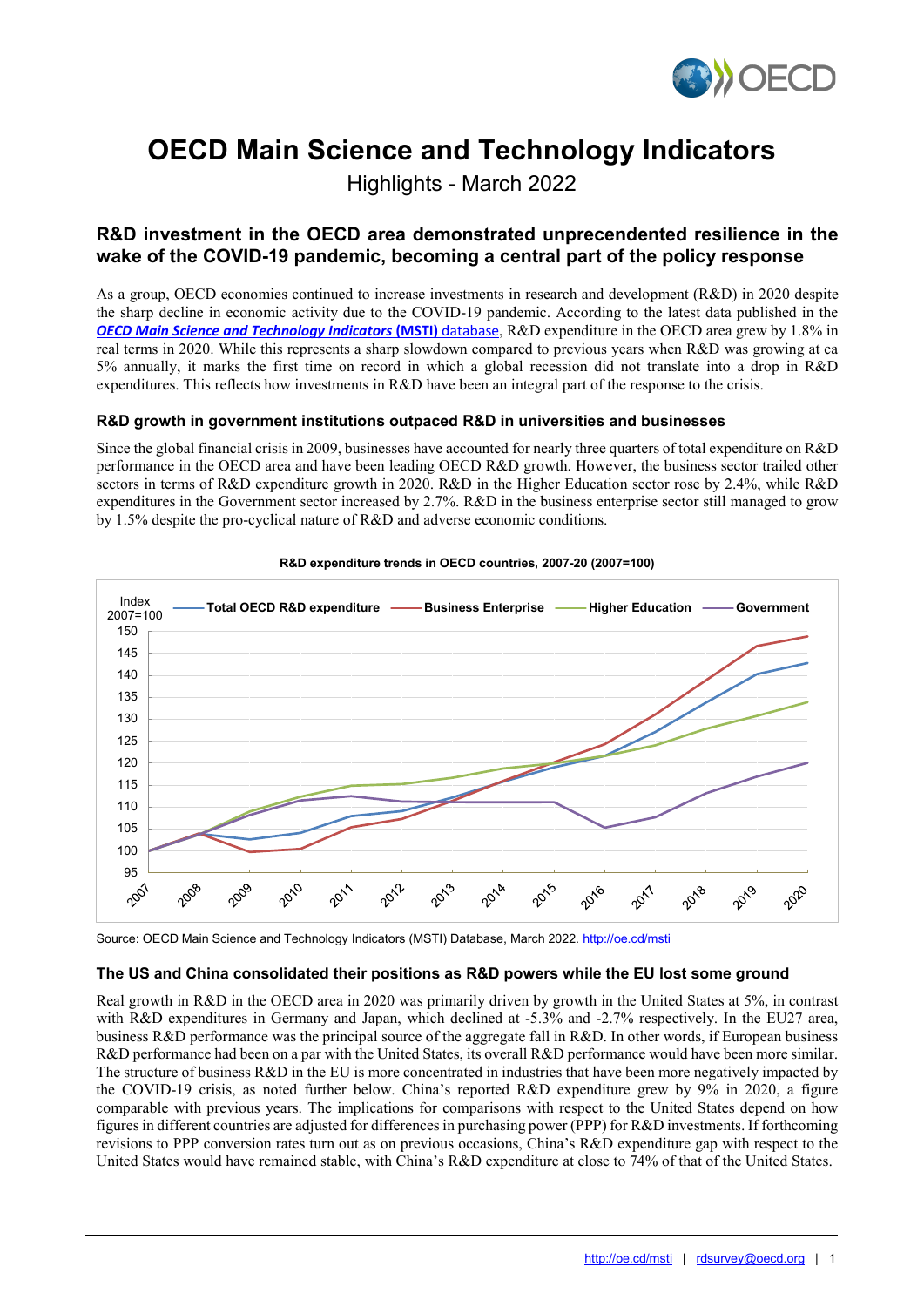



**Gross domestic expenditure on R&D, selected economics, 2000-202**  USD million in constant PPP prices

### **R&D intensity increased in most OECD and partner economies because of falling GDP and not necessarily growing R&D**

OECD R&D intensity (a headline measure of domestic expenditure on R&D expressed as a percentage of GDP) rose from 2.5% in 2019 to nearly 2.7% in 2020. This increase was the combined result of exceptional real growth in R&D expenditure (+1.8%) and the major decline in real GDP (-4.5%). For most countries in which R&D expenditure declined in 2020, increases in R&D intensity rates can be principally explained by the drop in GDP. For this reason, shifts in R&D intensity within the context of the COVID-19 crisis should be interpreted with caution.



**R&D intensity: Gross domestic expenditure on R&D as a percentage of GDP**

Source: OECD Main Science and Technology Indicators Database, March 2022.<http://oe.cd/msti>

Source: OECD Main Science and Technology Indicators Database, March 2022. http://oe.cd/msti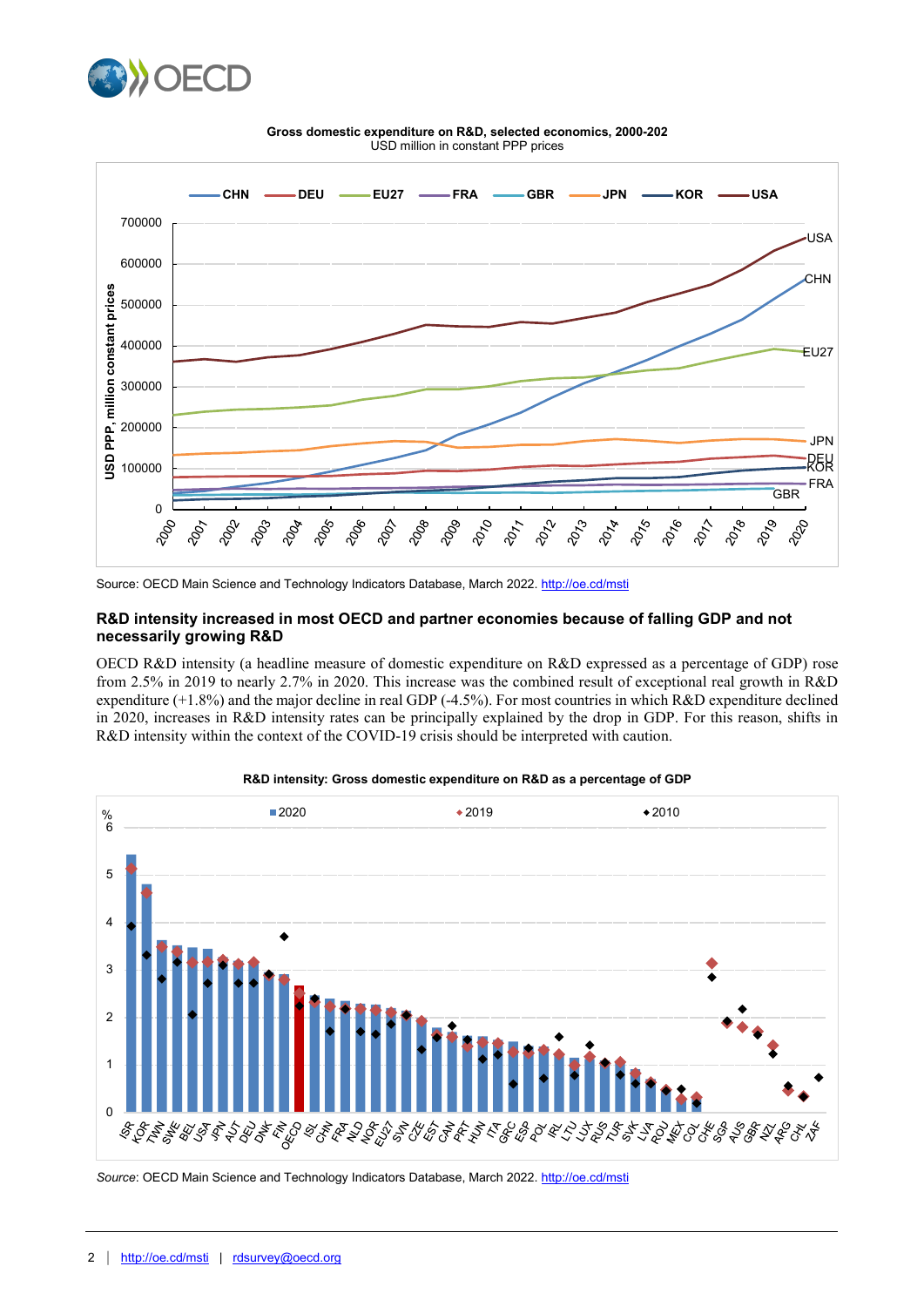

In the case of Germany, R&D intensity did not change in 2020 because similar falls in R&D and GDP offset each other. Across the OECD, Israel and Korea continued to display the highest levels of R&D intensity, at 5.4% and 4.8% of GDP respectively. China's R&D intensity went from 2.2% to 2.4%. R&D intensity in the EU27 area increased from 2.1 to 2.2% of GDP.

# **Signs of a return to normal in 2021 for R&D investment by businesses and governments are emerging**

Although official statistics on R&D expenditures for 2021 will only be available in the first quarter of 2023 for most countries, the OECD develops and monitors a number of leading indicators to provide more timely insights into R&D investment. To do this, the OECD has developed a preliminary view of R&D spending in 2021 by combining data from government budgets for R&D, provided by official contacts within countries, with exploratory analysis of published quarterly reports and accounts for a panel of large business R&D investors.

## **Business R&D expected to have grown at larger than pre-crisis levels in 2021**

The OECD Short-term Financial Tracker of Business R&D (SwiFTBeRD) dashboard reports quarterly and annual R&D data for several of the world's major R&D investors, providing company-specific and sectoral insights to deliver the timeliest possible view of R&D data reported by companies. Estimates of real growth in R&D expenses for the ensemble of firms in the OECD SwiFTBeRD panel map very closely the evolution of official Business Expenditure on R&D (BERD) estimates over periods in which the latter are available. The March 2022 MSTI release confirms the "nowcasts" made in the March 2021 release for 2020. The implied SwiFTBeRD nowcast for 2021 is positive real annual growth in the order of 7% compared to 2% in 2020, suggesting that a significant recovery in business R&D spending was under way in 2021.



#### **Official and experimental estimates of annual business R&D growth, 2018-21**

*Source*: OECD calculations, based on OECD Short-term Financial Tracker of Business R&D (SwiFTBeRD) dashboard, March 2022, [https://oecd-main.shinyapps.io/swiftberd.](https://oecd-main.shinyapps.io/swiftberd/)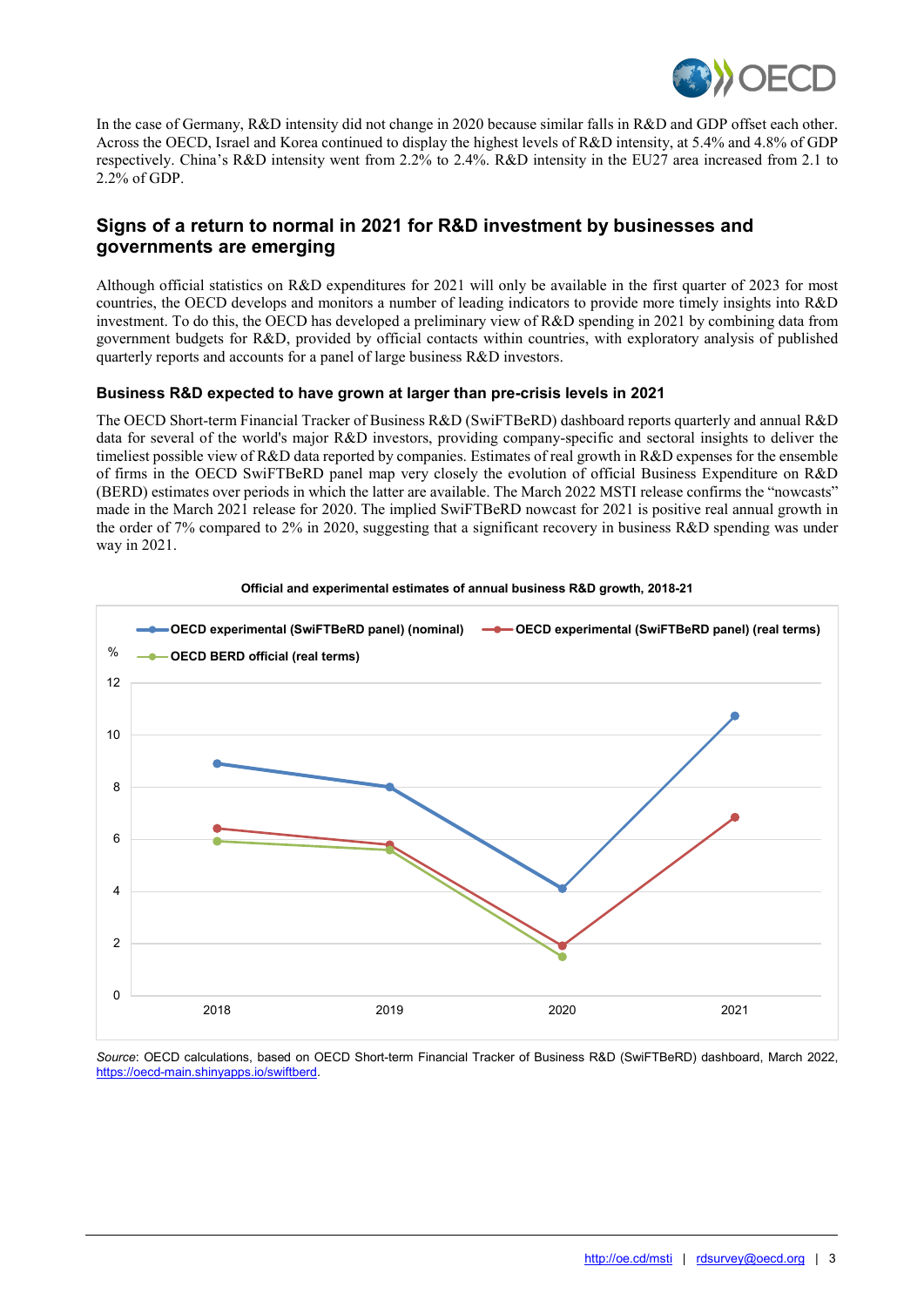

### **OECD Short-term Financial Tracker of Business R&D (SwiFTBeRD) dashboard**

SwiFTBeRD is an initiative of the OECD Directorate for Science, Technology and Innovation that seeks to provide timely business R&D trends indicators based on data publicly disclosed by companies. This new tool complements the OECD reporting of official R&D statistics published in the OECD Research and Development Statistics and the OECD Main Science and Technology Indicators (MSTI) databases. Although official R&D data, principally based on statistical surveys, serve as a basis for the most robust and internationally comparable variable breakdowns and structural indicators, they suffer from a lack of timeliness that results from regular collection and reporting cycles designed to ensure comprehensiveness. R&D figures reported in companies' financial accounts (often reported on a quarterly basis shortly after completion) help provide a timelier picture that can complement insights survey-based data. The SwiFTBeRD data are collected by OECD from companies' financial statements accessed directly from their websites. The SwiFTBeRD dashboard includes data on R&D expenditures and total revenues.

Find out more <https://www.oecd.org/sti/swiftberd.htm> Make your own charts <https://oecd-main.shinyapps.io/swiftberd/>

### **Recovery in R&D investment growth in 2021 across most firms in the SwiFTBeRD panel**

Analysis of R&D expense growth in 2021 by the firms in the SwiFTBeRD panel confirms a widespread improvement across the board for most companies. ICT and pharma industry groups continue to drive most of the growth while automotive and aerospace, as well as other industries, were still lagging in 2021. Countries with a business R&D structure more reliant on these industries appear to have experienced the largest declines in official R&D expenditure in 2020, as already anticipated in the March 2021 release.



#### **Nominal R&D expense growth in the OECD SwiFTBeRD panel, 2021 vs 2020**

*Source*: OECD Short-term Financial Tracker of Business R&D (SwiFTBeRD) dashboard, March 2022, [https://oecd](https://oecd-main.shinyapps.io/swiftberd/)[main.shinyapps.io/swiftberd/ .](https://oecd-main.shinyapps.io/swiftberd/)

There are signs of changes in momentum. Data for the last quarter of 2021 compared with the same quarter in the previous year suggest that "ICT industries" are recovering their leading position as drivers of business R&D growth after a period in which this role was shared with "pharma and biotech", for which there are already signs of deceleration. Data for the last quarter of 2021 also point to a swift recovery in the industries whose R&D was the most impacted by the crisis. If sustained throughout 2022, this could lead to a partial reversal in some of the aggregate trends.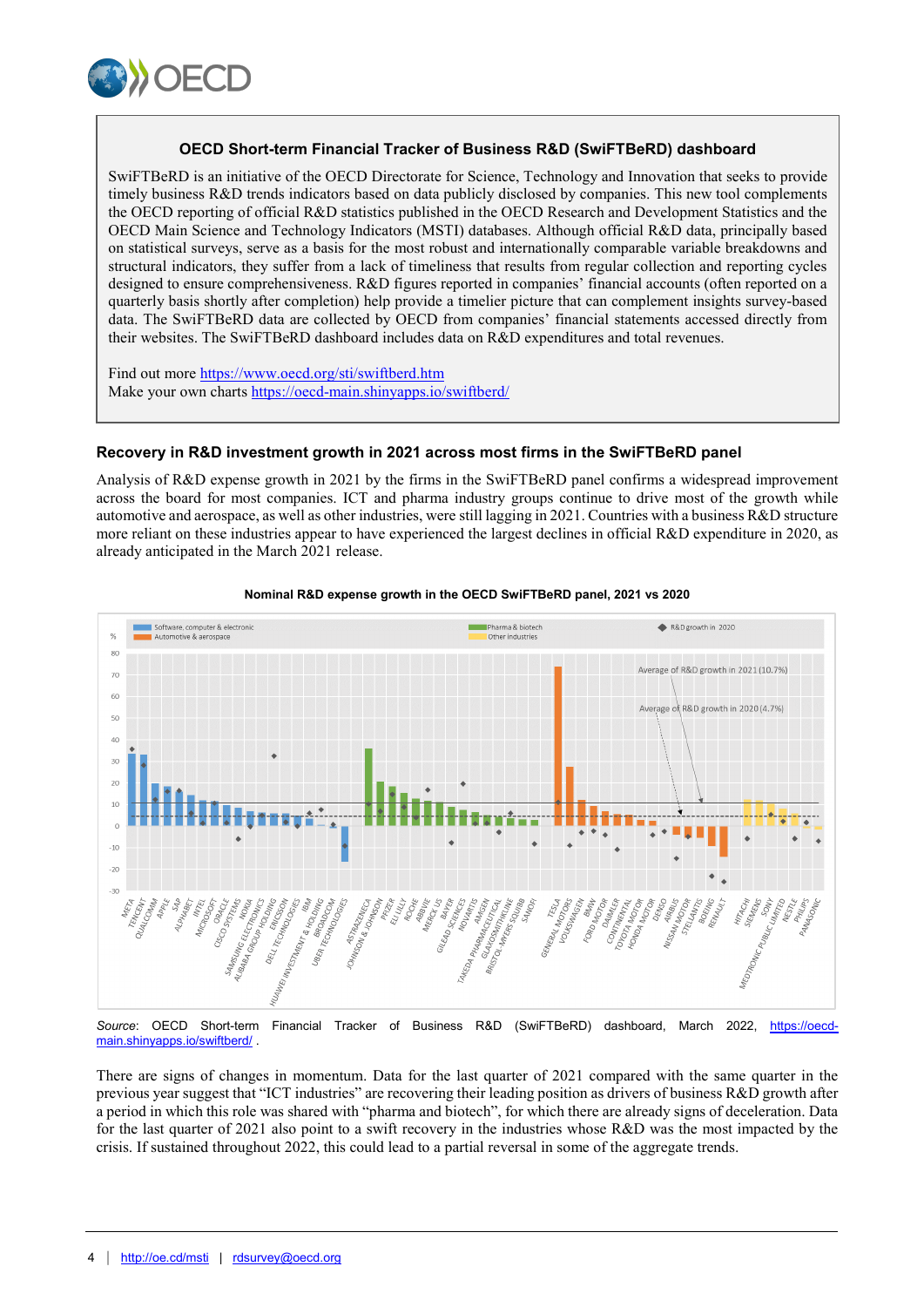



**Year-on-year R&D growth in the OECD SwiFTBeRD panel industry groups**

*Note:* Growth rates correspond to a reference quarter compared to the same quarter in the previous year (year-on-year) *Source*: OECD Short-term Financial Tracker of Business R&D (SwiFTBeRD) dashboard, March 2022, [https://oecd](https://oecd-main.shinyapps.io/swiftberd/)[main.shinyapps.io/swiftberd/](https://oecd-main.shinyapps.io/swiftberd/)

#### **Government R&D budgets experienced a significant correction in 2021 after a major rise in 2020**

Government R&D budget indicators for the OECD area present the amounts that governments agree to allocate for R&D as part of their budgetary processes, rather than actual expenditure reported by R&D performers. In addition to shedding light on governmental R&D funding intentions, these figures provide early insights into R&D performance in sectors that are highly reliant on government support, such as higher education and government research institutions. After a significant 15% growth in real terms in 2020, government R&D budgets for the entire OECD area are estimated to have decreased by 4.4% in 2021 compared to 2020. This decline is not large enough to offset the gains in 2020, but it signals a retrenchment in government R&D support just as business R&D appears to be recovering.



#### **Government R&D budget trends, selected economies, 2007-2021**

*Source*: OECD Main Science and Technology Indicators (MSTI) Database, March 2022[. http://oe.cd/msti](http://oe.cd/msti)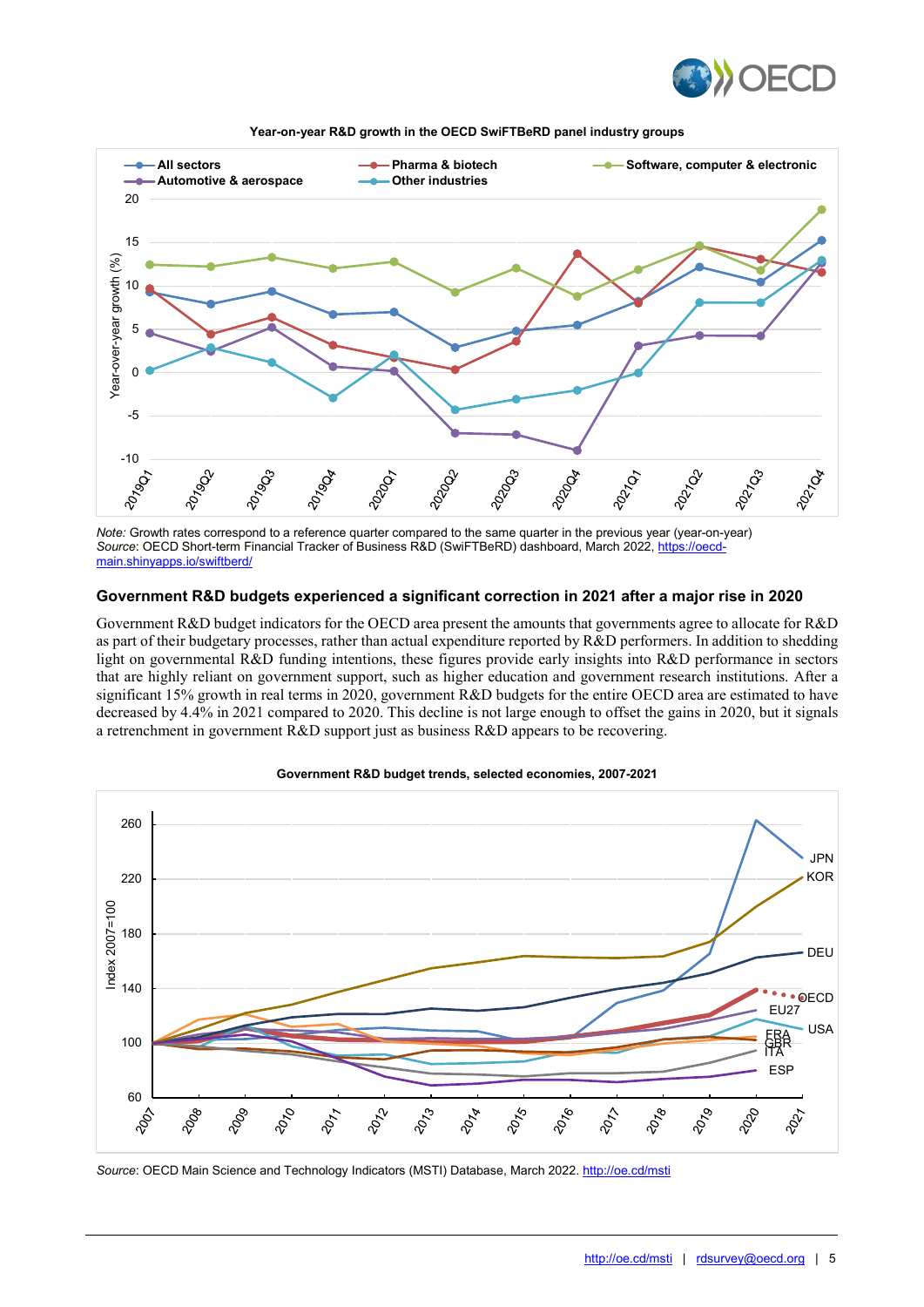

While there are no details available about the orientation of government R&D budgets in 2021 for the entire OECD area, data for 2020 indicate that the rise in R&D budgets was particularly focused on health. Although this funding objective attracted much of the major funding increase, governments also propped up R&D investments across different areas and sectors, compensating for the overall shortfall in demand. Defence R&D, which grew the least in real terms since 1991, has been experiencing a sustained recovery in recent years.



#### **Government R&D budget trends, broad spending categories, 1991-2020**

## **March 2022 spotlight: Measuring government defence R&D budgets**

The recent Russian invasion of Ukraine cast a spotlight on the role of science and technology in defence. Discovering, developing and utilising advanced knowledge and cutting‑edge systems is fundamental to maintaining or achieving a technological edge for defensive and deterrence purposes. The OECD statistics on government budgets for R&D provide some insights into the extent to which governments direct public funds to R&D with military purposes.

Across the OECD, it is estimated that 0.15% of GDP is dedicated to defence R&D budgets. To put this figure in context, this represents about 7.5% of the North Atlantic Treaty Organisation (NATO) guideline for total defence expenditure as a share of GDP. Distinguishing R&D from other military expenditures is challenging, partly because public procurement contracts for defence systems may not allow disentangling sums allocated for R&D purposes from sums for actual deliveries. Spending on classified military R&D projects is also likely to go unreported, leading some OECD countries not to report any defence R&D figures at all. The distribution of military R&D budgets is highly skewed. The United States is the OECD country with the largest reported R&D budget support for defence as a percentage of GDP, followed by Korea, France and the United Kingdom. For a majority of OECD countries, defence R&D budgets have been falling in recent years, with exceptions such as Estonia, Lithuania and Korea.

*Source*: OECD Main Science and Technology Indicators (MSTI) Database, March 2022[. http://oe.cd/msti](http://oe.cd/msti)